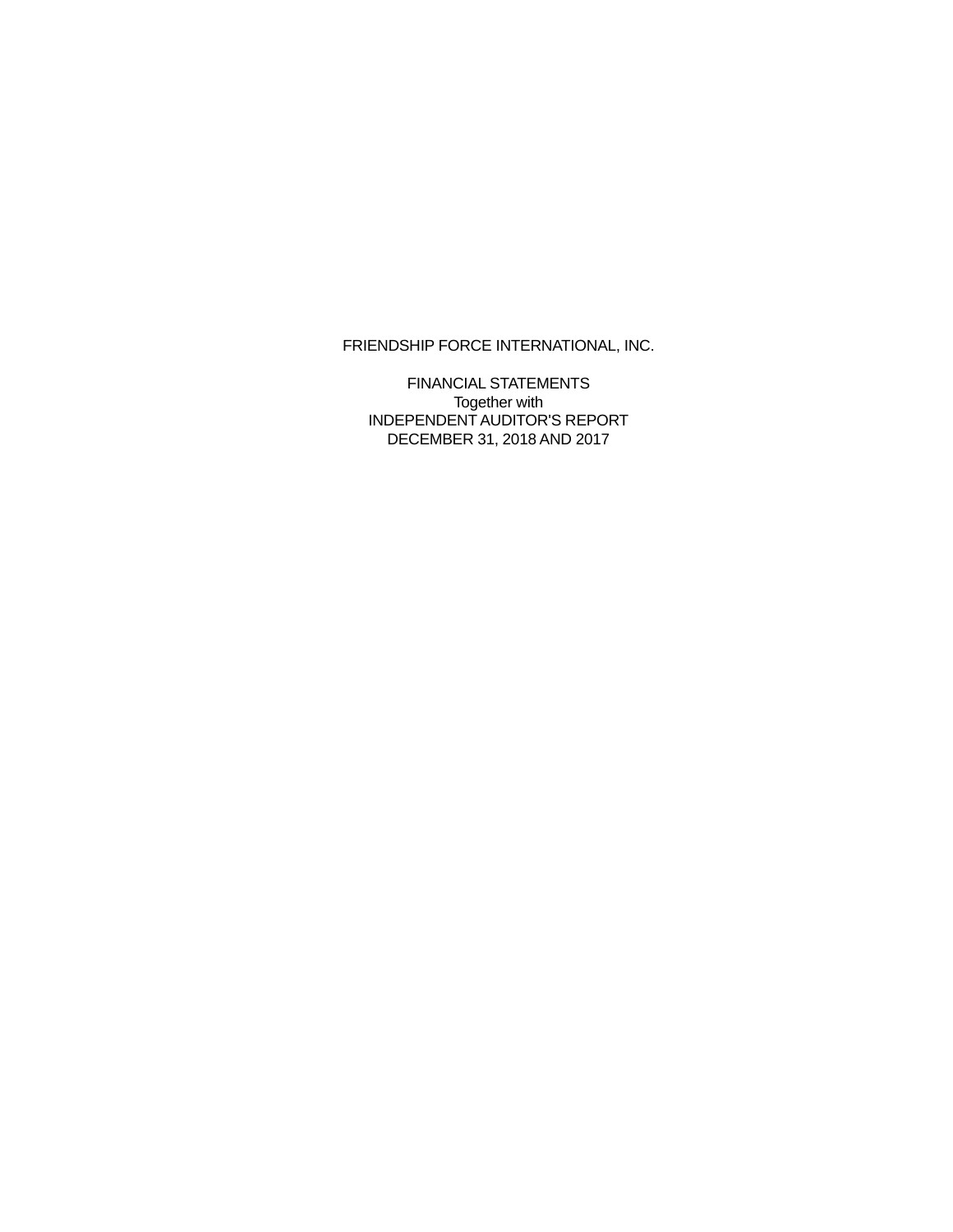## FINANCIAL STATEMENTS Together with INDEPENDENT AUDITOR'S REPORT

## DECEMBER 31, 2018 AND 2017

 $\overline{a}$ 

|                        | <b>TABLE OF CONTENTS</b>                                         | Page           |
|------------------------|------------------------------------------------------------------|----------------|
| $\bullet$              | Independent Auditor's Report                                     | 3              |
|                        | <b>FINANCIAL STATEMENTS</b>                                      |                |
| $\bullet$              | <b>Statements of Financial Position</b>                          | 4              |
| $\bullet$<br>$\bullet$ | Statement of Activities - 2018<br>Statement of Activities - 2017 | 5<br>6         |
| $\bullet$              | <b>Statements of Functional Expenses</b>                         | $\overline{7}$ |
| $\bullet$              | <b>Statements of Cash Flows</b>                                  | 8              |
| $\bullet$              | Notes to Financial Statements                                    | $9 - 17$       |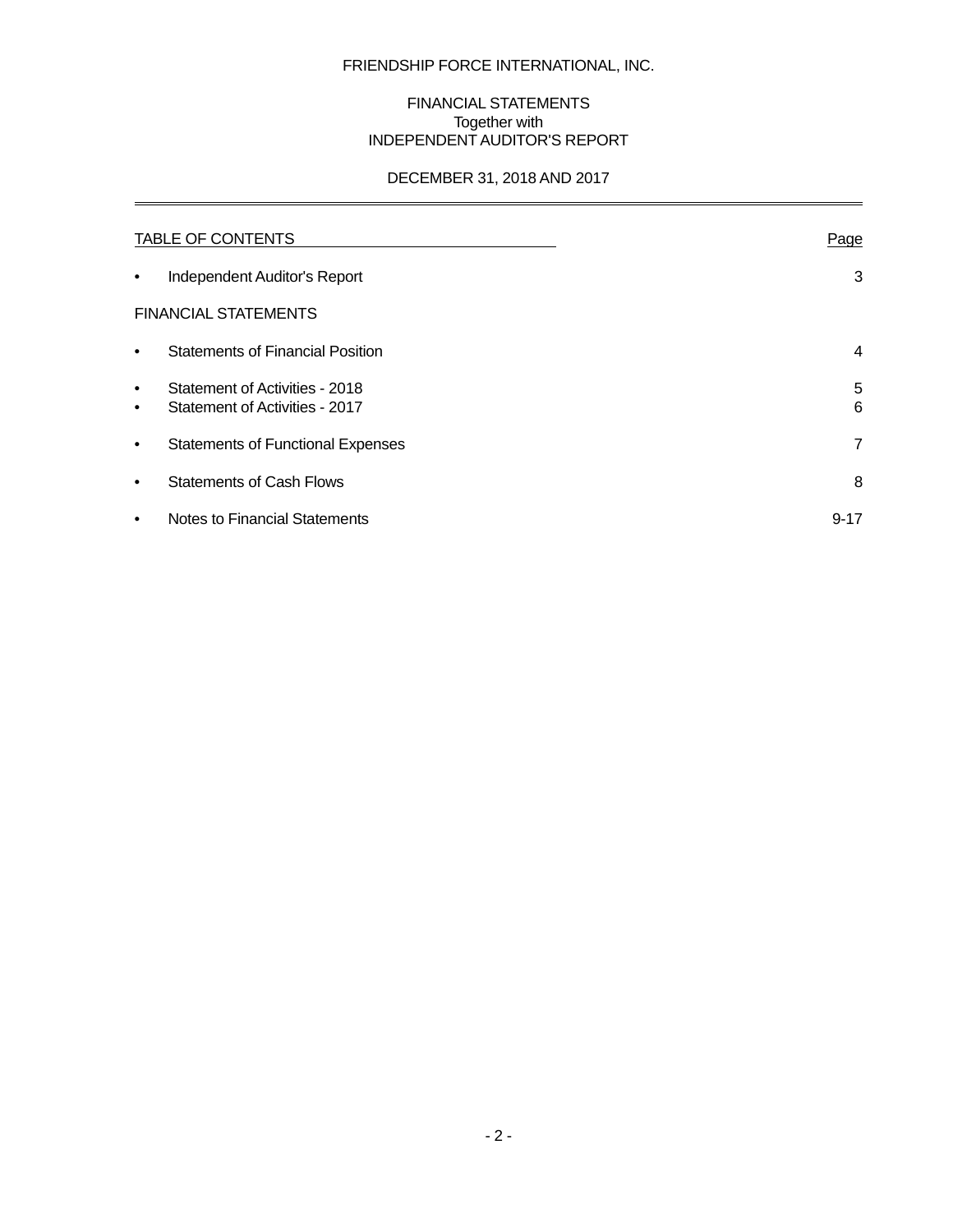

June 12, 2019

## INDEPENDENT AUDITOR'S REPORT

To the Board of Directors of Friendship Force International, Inc.

We have audited the accompanying financial statements of Friendship Force International, Inc. (a nonprofit organization), which comprise the statement of financial position as of December 31, 2018 and 2017, and the related statements of activities, functional expenses, and cash flows for the years then ended, and the related notes to the financial statements.

#### *Management's Responsibility for the Financial Statements*

Management is responsible for the preparation and fair presentation of these financial statements in accordance with accounting principles generally accepted in the United States of America; this includes the design, implementation, and maintenance of internal control relevant to the preparation and fair presentation of financial statements that are free from material misstatement, whether due to fraud or error.

#### *Auditor's Responsibility*

Our responsibility is to express an opinion on these financial statements based on our audit. We conducted our audit in accordance with auditing standards generally accepted in the United States of America. Those standards require that we plan and perform the audit to obtain reasonable assurance about whether the financial statements are free of material misstatement.

An audit involves performing procedures to obtain audit evidence about the amounts and disclosures in the financial statements. The procedures selected depend on the auditor's judgment, including the assessment of the risks of material misstatement of the financial statements, whether due to fraud or error. In making those risk assessments, the auditor considers internal control relevant to the entity's preparation and fair presentation of the financial statements in order to design audit procedures that are appropriate in the circumstances, but not for the purpose of expressing an opinion on the effectiveness of the entity's internal control. Accordingly, we express no such opinion. An audit also includes evaluating the appropriateness of accounting policies used and the reasonableness of significant accounting estimates made by management, as well as evaluating the overall presentation of the financial statements.

We believe that the audit evidence we have obtained is sufficient and appropriate to provide a basis for our audit opinion.

#### *Opinion*

In our opinion, the financial statements referred to above present fairly, in all material respects, the financial position of Friendship Force International, Inc. as of December 31, 2018 and 2017, and the changes in its net assets and its cash flows for the years then ended in accordance with accounting principles generally accepted in the United States of America.

> *Long & Company, P.C.*  Long & Company, P.C.

- 3 -

**Member**  American Institute of CPAs Georgia Society of CPAs

www.longcompanycpa.com

1325 Satellite Blvd NW, Suite 1504 Suwanee, GA 30024 Office 678-327-4382 Fax 678-828-5910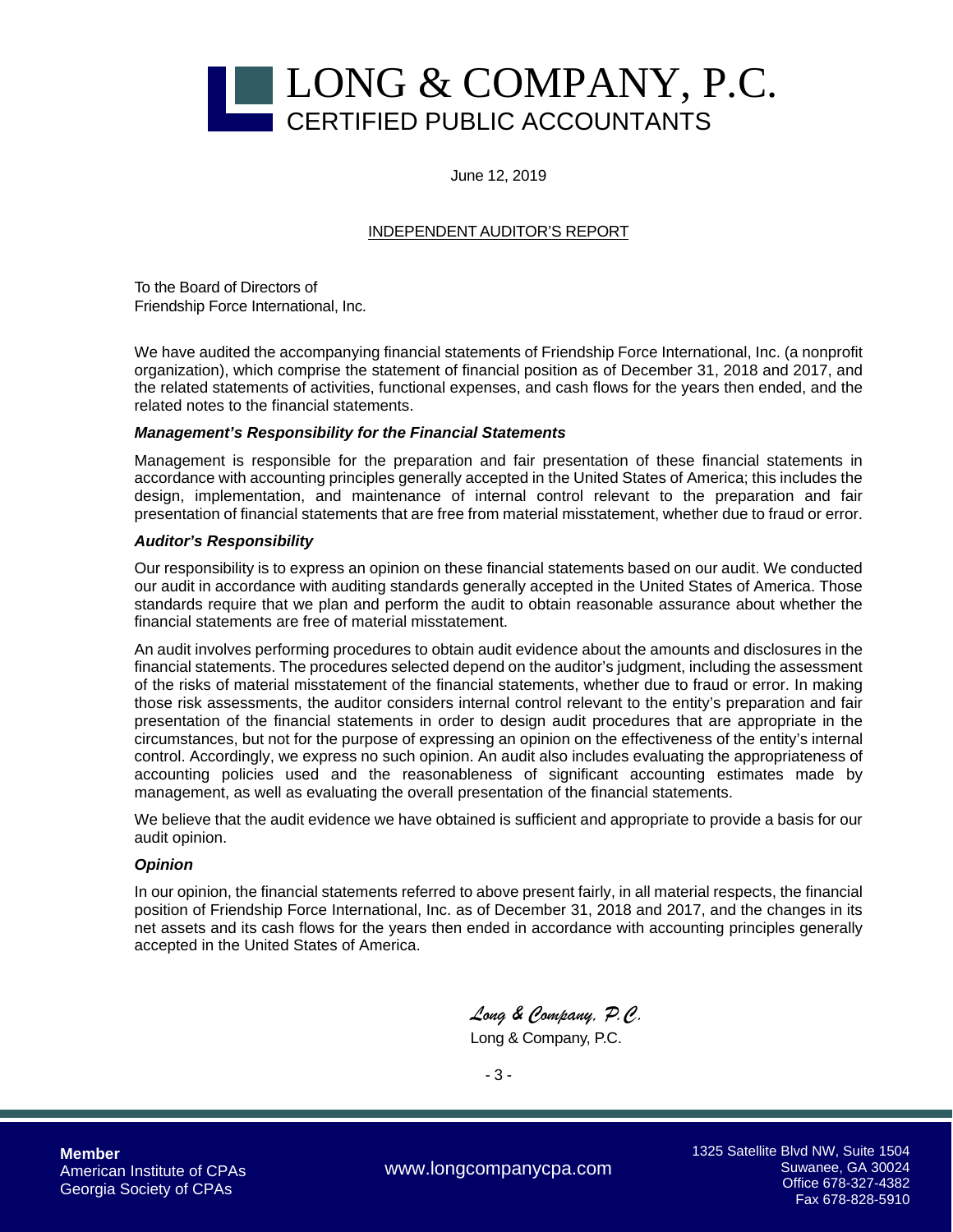## STATEMENTS OF FINANCIAL POSITION

## DECEMBER 31, 2018 AND 2017

| Assets                                  |    | 2018    | Restated<br>2017 |         |  |
|-----------------------------------------|----|---------|------------------|---------|--|
| <b>Current Assets:</b>                  |    |         |                  |         |  |
| Cash and cash equivalents               | \$ | 512,537 | \$               | 301,670 |  |
| Grants receivable                       |    | 71,989  |                  | 9,827   |  |
| Other receivables                       |    |         |                  | 324     |  |
| Prepaid expenses                        |    | 28,145  |                  | 141,114 |  |
| Promotional materials                   |    |         |                  | 1,419   |  |
| <b>Total Current Assets</b>             |    | 612,671 |                  | 454,354 |  |
| Property & Equipment, Net               |    | 78,461  |                  | 138,145 |  |
| <b>Other Assets:</b>                    |    |         |                  |         |  |
| Deposits                                |    | 6,008   |                  | 6,008   |  |
| <b>Total Other Assets</b>               |    | 6,008   |                  | 6,008   |  |
| <b>Total Assets</b>                     | \$ | 697,140 | \$               | 598,507 |  |
| <b>Liabilities And Net Assets</b>       |    |         |                  |         |  |
| <b>Current Liabilities:</b>             |    |         |                  |         |  |
| Accounts payable and accrued expenses   | \$ | 84,786  | \$               | 58,603  |  |
| Deferred revenue                        |    | 317,054 |                  | 192,253 |  |
| Sublease liability - current portion    |    | 4,431   |                  | 4,373   |  |
| <b>Total Liabilities</b>                |    | 406,271 |                  | 255,229 |  |
| Long-Term Liabilities                   |    |         |                  |         |  |
| Sublease refundable deposit             |    | 4,608   |                  | 4,608   |  |
| Sublease liability                      |    | 13,599  |                  | 18,030  |  |
| <b>Total Long-Term Liabilities</b>      |    | 18,207  |                  | 22,638  |  |
| <b>Total Liabilities</b>                |    | 424,478 |                  | 277,867 |  |
| <b>Net Assets</b>                       |    |         |                  |         |  |
| Without donor restrictions              |    | 206,493 |                  | 285,432 |  |
| With donor restrictions                 |    | 66,169  |                  | 35,208  |  |
| <b>Total Net Assets</b>                 |    | 272,662 |                  | 320,640 |  |
| <b>Total Liabilities And Net Assets</b> | \$ | 697,140 | \$               | 598,507 |  |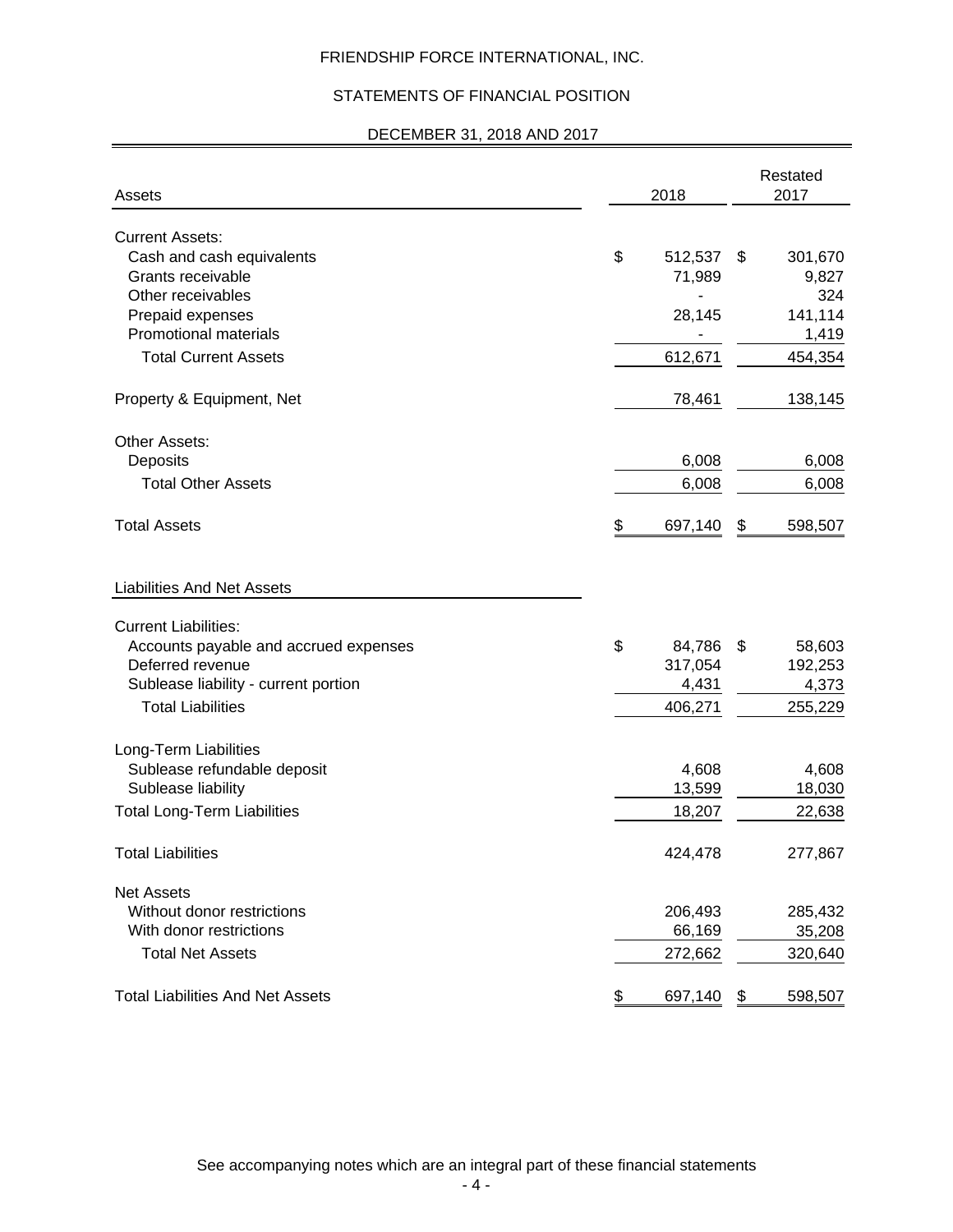## STATEMENT OF ACTIVITIES

## FOR THE YEAR ENDED DECEMBER 31, 2018

|                                                        | <b>Without Donor</b><br>Restrictions | <b>With Donor</b><br>Restrictions |    | Total     |
|--------------------------------------------------------|--------------------------------------|-----------------------------------|----|-----------|
| Revenues, Gains, and Other Support                     |                                      |                                   |    |           |
| Journey fees                                           | \$<br>791,238                        | \$                                | S  | 791,238   |
| Club affiliation fees                                  | 181,752                              |                                   |    | 181,752   |
| <b>Annual Fund contributions</b>                       |                                      | 42,454                            |    | 42,454    |
| Government grants                                      | 119,457                              |                                   |    | 119,457   |
| Investment return                                      | 87                                   |                                   |    | 87        |
| Other income                                           | 48,079                               |                                   |    | 48,079    |
| Gain on sublease                                       |                                      |                                   |    |           |
| Gain on disposal of property & equipment               | 480                                  |                                   |    | 480       |
| Net assets released from restrictions                  | 11,493                               | (11, 493)                         |    |           |
| Total Revenue, Gains and Other Support                 | 1,152,586                            | 30,961                            |    | 1,183,547 |
| <b>Expenses and Losses</b>                             |                                      |                                   |    |           |
| <b>Program Services</b><br><b>Supporting Services:</b> | 888,347                              |                                   |    | 888,347   |
| Management and general                                 | 251,646                              |                                   |    | 251,646   |
| Fundraising                                            | 91,532                               |                                   |    | 91,532    |
| <b>Total Supporting Services</b>                       | 343,178                              |                                   |    | 343,178   |
| <b>Total Expenses</b>                                  | 1,231,525                            |                                   |    | 1,231,525 |
| Loss on Disposal of Property & Equipment               |                                      |                                   |    |           |
| <b>Total Expenses and Losses</b>                       | 1,231,525                            |                                   |    | 1,231,525 |
| Change In Net Assets                                   | (78, 939)                            | 30,961                            |    | (47, 978) |
| Net Assets-Beginning of Year - as Restated             | 285,432                              | 35,208                            |    | 320,640   |
| Net Assets-End of Year                                 | \$<br>206,493                        | \$<br>66,169                      | \$ | 272,662   |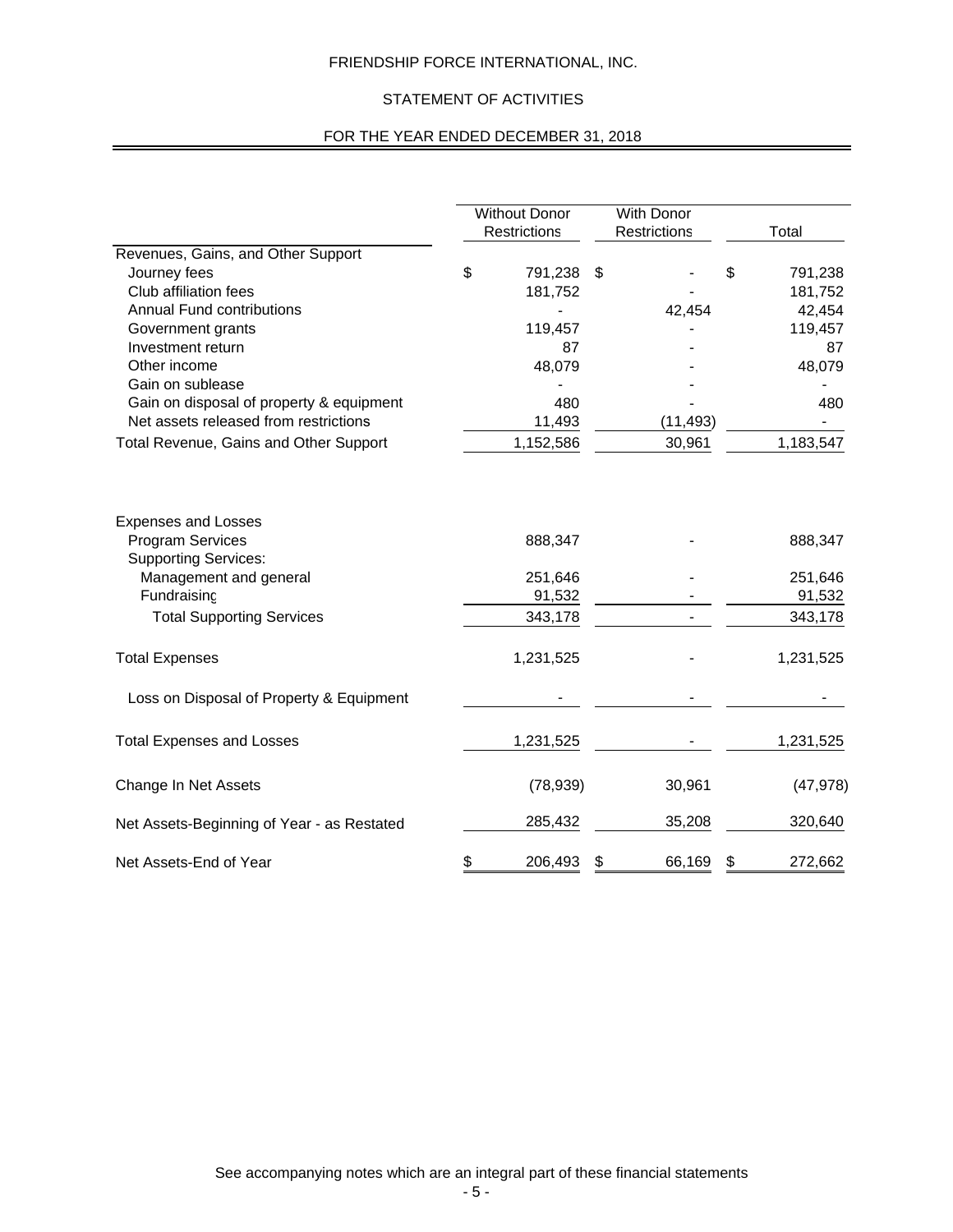## STATEMENT OF ACTIVITIES

## FOR THE YEAR ENDED DECEMBER 31, 2017

|                                                       | Restated |                                      |    |                                   |    |            |
|-------------------------------------------------------|----------|--------------------------------------|----|-----------------------------------|----|------------|
|                                                       |          | <b>Without Donor</b><br>Restrictions |    | <b>With Donor</b><br>Restrictions |    | Total      |
| Revenues, Gains, and Other Support                    |          |                                      |    |                                   |    |            |
| Journey fees                                          | \$       | 795,446                              | \$ |                                   | \$ | 795,446    |
| Club affiliation fees                                 |          | 185,571                              |    |                                   |    | 185,571    |
| <b>Annual Fund contributions</b>                      |          | 6,934                                |    | 35,208                            |    | 42,142     |
| Government grants                                     |          | 108,992                              |    |                                   |    | 108,992    |
| Investment return                                     |          | 432                                  |    |                                   |    | 432        |
| Other income                                          |          | 56,117                               |    |                                   |    | 56,117     |
| Gain on sublease                                      |          | 2,365                                |    |                                   |    | 2,365      |
| Gain on disposal of property & equipment              |          |                                      |    |                                   |    |            |
| Net assets released from restrictions                 |          | 142,265                              |    | (142, 265)                        |    |            |
| Total Revenue, Gains and Other Support                |          | 1,298,122                            |    | (107, 057)                        |    | 1,191,065  |
|                                                       |          |                                      |    |                                   |    |            |
| <b>Expenses and Losses</b><br><b>Program Services</b> |          | 903,842                              |    |                                   |    | 903,842    |
| <b>Supporting Services:</b>                           |          |                                      |    |                                   |    |            |
| Management and general                                |          | 310,280                              |    |                                   |    | 310,280    |
| Fundraising                                           |          | 83,402                               |    |                                   |    | 83,402     |
|                                                       |          |                                      |    |                                   |    |            |
| <b>Total Supporting Services</b>                      |          | 393,682                              |    |                                   |    | 393,682    |
| <b>Total Expenses</b>                                 |          | 1,297,524                            |    |                                   |    | 1,297,524  |
| Loss on Disposal of Property & Equipment              |          | 4,699                                |    |                                   |    | 4,699      |
| <b>Total Expenses and Losses</b>                      |          | 1,302,223                            |    |                                   |    | 1,302,223  |
| Change In Net Assets                                  |          | (4, 101)                             |    | (107, 057)                        |    | (111, 158) |
|                                                       |          |                                      |    |                                   |    |            |
| Net Assets-Beginning of Year                          |          | 289,533                              |    | 142,265                           |    | 431,798    |
| Net Assets-End of Year                                | \$       | 285,432                              | \$ | 35,208                            | \$ | 320,640    |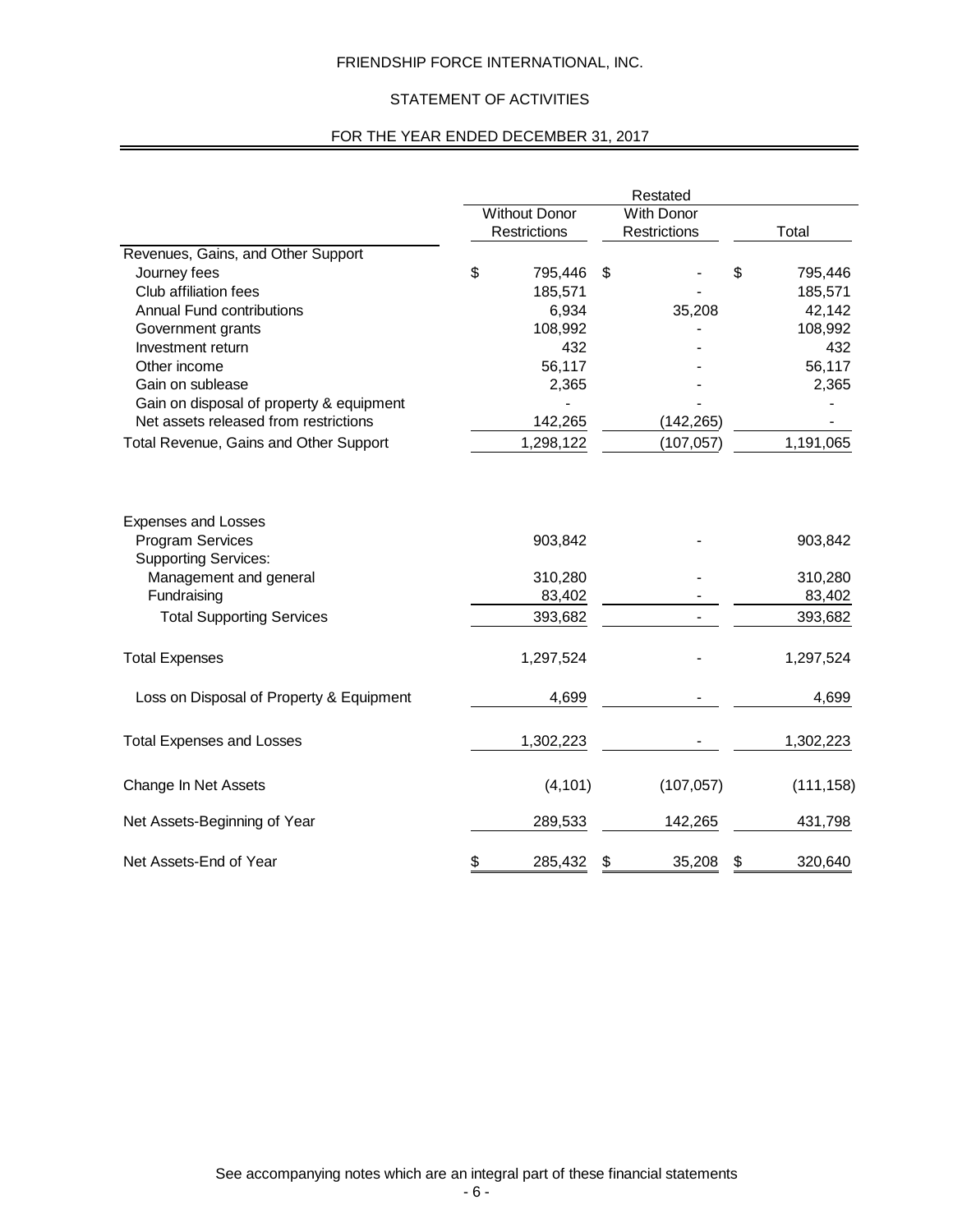#### STATEMENTS OF FUNCTIONAL EXPENSES

#### FOR THE YEARS ENDED DECEMBER 31, 2018 AND 2017

|                                      |                            |          |      |            |              |   |                            |                 |         |           | Restated   |             |           |    |          |
|--------------------------------------|----------------------------|----------|------|------------|--------------|---|----------------------------|-----------------|---------|-----------|------------|-------------|-----------|----|----------|
|                                      | <b>Supporting Services</b> |          |      |            |              |   | <b>Supporting Services</b> |                 |         |           |            |             |           |    |          |
|                                      |                            | Program  |      | Management |              |   | 2018                       |                 | Program |           | Management |             |           |    | 2017     |
|                                      |                            | Services |      | & General  | Fundraising  |   | Total                      | <b>Services</b> |         | & General |            | Fundraising |           |    | Total    |
| <b>Salaries</b>                      | \$                         | 389,518  | - \$ | 101,110 \$ | 38,503       | S | 529,131                    | \$              | 449,592 | S.        | 100,813 \$ |             | 43,314 \$ |    | 593,719  |
| Fringe benefits                      |                            | 126,414  |      | 32,815     | 12,498       |   | 171,727                    |                 | 103,683 |           | 25,012     |             | 10,126    |    | 138,821  |
| Bank and credit card fees            |                            |          |      | 24,757     |              |   | 24,757                     |                 |         |           | 39,397     |             |           |    | 39,397   |
| Depreciation                         |                            | 43,935   |      | 11,405     | 4,344        |   | 59,684                     |                 | 25,616  |           | 12,808     |             | 4,269     |    | 42,693   |
| Insurance                            |                            | 5,277    |      | 469        | 117          |   | 5,863                      |                 | 7,991   |           | 710        |             | 178       |    | 8,879    |
| Miscellaneous general expenses       |                            | 930      |      | 82         | 20           |   | 1,032                      |                 | 6,733   |           | 22,154     |             | 2,064     |    | 30,951   |
| Office rent                          |                            | 8,653    |      | 2,246      | 855          |   | 11,754                     |                 | 34,157  |           | 2,228      |             | 743       |    | 37,128   |
| Printing, publications, & postage    |                            | 999      |      | 5,207      | 666          |   | 6,872                      |                 | 1,042   |           | 10,455     |             | 695       |    | 12,192   |
| Professional services                |                            |          |      | 32,066     |              |   | 32,066                     |                 |         |           | 57,656     |             | $\sim$    |    | 57,656   |
| Professional services-external staff |                            | 188,572  |      |            | ٠            |   | 188,572                    |                 | 116,497 |           |            |             | $\sim$    |    | 116,497  |
| Program development                  |                            | 23,367   |      |            |              |   | 23,367                     |                 | 69,474  |           |            |             |           |    | 69,474   |
| <b>Public relations</b>              |                            | 26,319   |      | 52         | 26,308       |   | 52,679                     |                 | 14,018  |           | 286        |             | 13,961    |    | 28,265   |
| Supplies                             |                            | 4,418    |      | 4,418      | 2,209        |   | 11,045                     |                 | 3,525   |           | 3,525      |             | 1,763     |    | 8,813    |
| Telephone                            |                            | 5,069    |      | 5,069      | 2,535        |   | 12,673                     |                 | 4,993   |           | 4,993      |             | 2,499     |    | 12,485   |
| Travel                               |                            | 61,045   |      | 28,119     | 1,562        |   | 90,726                     |                 | 61,772  |           | 25,494     |             | 1,416     |    | 88,682   |
| Website                              |                            | 3,831    |      | 3,831      | 1,915        |   | 9,577                      |                 | 4,749   |           | 4,749      |             | 2,374     |    | 11,872   |
| Total                                |                            | 888,347  | \$.  | 251,646    | \$<br>91,532 | S | 1,231,525                  |                 | 903,842 | \$        | 310,280    | S           | 83,402    | \$ | ,297,524 |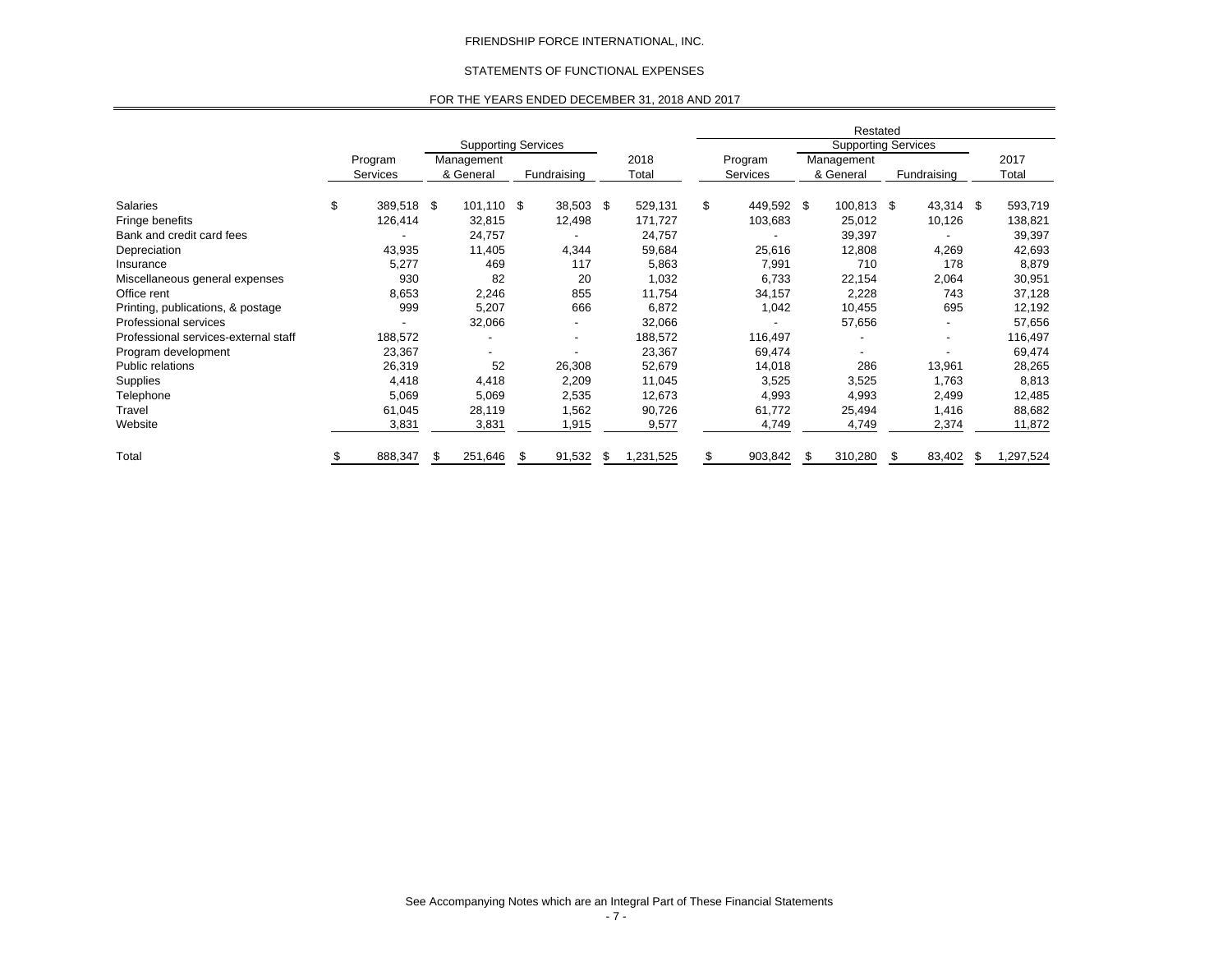## STATEMENTS OF CASH FLOWS

# FOR THE YEARS ENDED DECEMBER 31, 2018 AND 2017

|                                                      | 2018                | Restated<br>2017 |
|------------------------------------------------------|---------------------|------------------|
| Cash Flows from Operating Activities:                |                     |                  |
| Change in Net Assets                                 | \$<br>$(47,978)$ \$ | (111, 158)       |
| Adjustment to reconcile change in net assets         |                     |                  |
| to net cash provided (used) by operating activities: |                     |                  |
| Depreciation                                         | 59,684              | 42,693           |
| (Gain) Loss on Disposal of Property and Equipment    | (480)               | 4,699            |
| (Increase) decrease in operating assets:             |                     |                  |
| Grants receivable                                    | (62, 162)           | 65,733           |
| Other receivable                                     | 324                 | 600              |
| Prepaid expenses                                     | 112,969             | (87, 169)        |
| <b>Promotional Materials</b>                         | 1,419               | (1, 419)         |
| Deposits                                             |                     | (350)            |
| Increase (decrease) in operating liabilities:        |                     |                  |
| Accounts payable and accrued expenses                | 26,183              | 31,458           |
| Accrued rent                                         |                     | (29, 663)        |
| Deferred revenue                                     | 124,801             | 30,518           |
| Sublease liability                                   | (4,373)             | 22,403           |
| Sublease refundable deposit                          |                     | 4,608            |
| Net Cash Provided (Used) by Operating Activities     | 210,387             | (27, 047)        |
| Cash Flows from Investing Activities:                |                     |                  |
| Purchases of property and equipment                  |                     | (80, 490)        |
| Prceeds from sales of property and equipment         | 480                 |                  |
| Net Cash Provided (Used) by Investing Activities     | 480                 | (80, 490)        |
| Net Increase (Decrease) in Cash and Cash Equivalents | 210,867             | (107, 537)       |
| Cash and Cash Equivalents at Beginning of Year       | 301,670             | 409,207          |
| Cash and Cash Equivalents at End of Year             | \$<br>512,537       | \$<br>301,670    |

See accompanying notes which are an integral part of these financial statements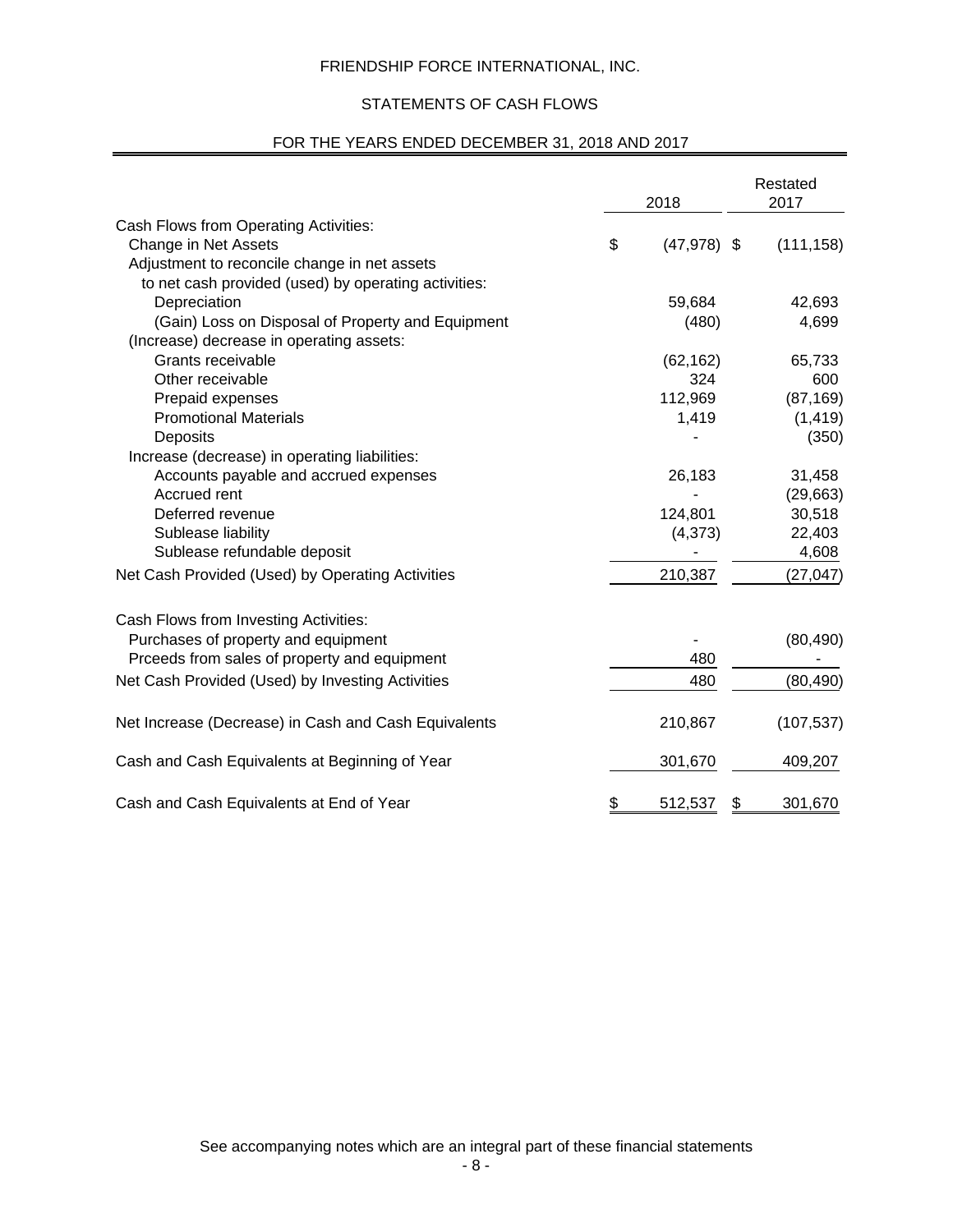## **NOTES TO FINANCIAL STATEMENTS**

DECEMBER 31, 2018 AND 2017

### **Note 1 – SUMMARY OF SIGNIFICANT ACCOUNTING POLICIES**

#### Nature of Activities

 $\overline{a}$ 

Friendship Force International, Inc. ("FFI") was incorporated on March 17, 1977 as a non-profit corporation under the laws of the State of Georgia. FFI is operated exclusively for international educational exchange and charitable purposes. FFI's primary mission is to promote global understanding across the barriers that separate people, using short-term exchange ("journey") visits involving "citizen ambassadors" who travel and are hosted by Friendship Force member clubs in other countries. FFI is funded primarily by journey fees and club affiliation fees.

FFI's main function is to develop and maintain a global network of local Friendship Force clubs, each of which is an independent, volunteer-led organization that operates in accordance with the policies established by FFI's Board of Directors. Each club receives an annual assignment from Friendship Force International, Inc. to operate one or more journeys with partner clubs. FFI's staff monitors and supports the efforts of the local exchange communities. In addition, FFI develops new clubs and evaluates journey performance to ensure proper control.

Each club is responsible for conducting its journey and for submitting appropriate administrative and membership fees to Friendship Force International, Inc. The accompanying financial statements do not reflect the activities of these local clubs or journey committees, since, in the opinion of management, such activities do not come under Friendship Force International, Inc.'s financial accountability.

To supplement the journeys sponsored by the Friendship Force club network, FFI develops partnerships with external organizations for the purpose of organizing goodwill journeys for special groups. In 2018 and 2017, FFI continued its relationship with The Open World Leadership Center.

#### Financial Statement Presentation

FFI prepares its financial statements using the accrual basis of accounting and in accordance with accounting principles generally accepted in the United States of America.

Net assets and revenues are classified based on the existence or absence of donor-imposed restrictions. Accordingly, net assets and changes therein are classified and reported as follows:

- *Net Assets Without Donor Restrictions*  Net assets available for use in general operations and not subject to donor-imposed restrictions. The Board, at its discretion, may designate a portion of the net assets without donor restrictions to be used for specific purposes.
- *Net Assets with Donor Restrictions*  Net assets subject to donor-imposed restrictions. Some donorimposed restrictions are temporary in nature, such as those that will be met either by the actions of FFI or the passage of time. Other donor-imposed restrictions may be perpetual in nature, where the donor stipulates that the resources be maintained in perpetuity. When a restriction expires (that is, when a stipulated time restriction ends or purpose restriction is accomplished), net assets with donor restrictions are reclassified to net assets without donor restrictions and reported in the Statement of Activities as net assets released from restrictions. If a restriction is fulfilled during the same year in which the contribution is received, FFI reports that support as an increase in net assets without donor restrictions.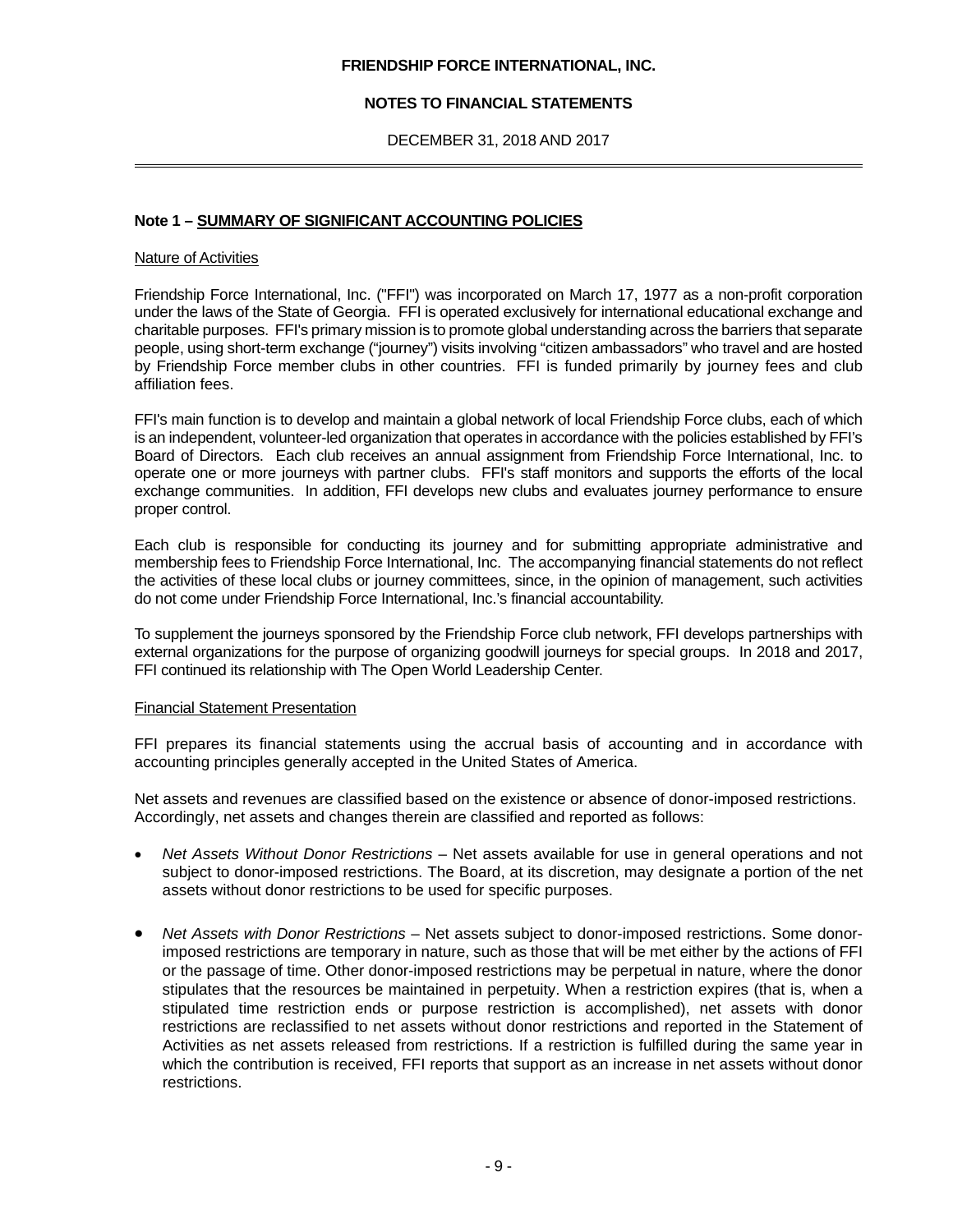## **NOTES TO FINANCIAL STATEMENTS**

DECEMBER 31, 2018 AND 2017

## **Note 1 – SUMMARY OF SIGNIFICANT ACCOUNTING POLICIES (continued)**

#### Use of Estimates in Financial Statements

The preparation of financial statements in conformity with generally accepted accounting principles (GAAP) in the United States of America requires management to make estimates and assumptions that affect the reported amounts of assets and liabilities and disclosure of contingent assets and liabilities at the date of the financial statements and the reported amounts of revenue and expenses during the reporting period. Actual results could differ from those estimates.

#### Cash and Cash Equivalents

For the purpose of the statement of cash flows, FFI considers all highly liquid investments available for current use with an initial maturity of three months or less to be cash equivalents.

#### Investments

 $\overline{a}$ 

FFI carries investments in marketable securities with readily determinable fair values and all investments in debt securities at their fair values in the statement of financial position. Unrealized gains and losses are included in the change in net assets. Investment income and gains restricted by a donor are reported as increases in net assets without donor restrictions if the restrictions are met (either by passage of time or by use) in the reporting period in which the income and gains are recognized. FFI maintains one brokerage account but had no investment activity during the years ended December 31, 2018 and 2017. The brokerage money market account is classified as cash and cash equivalents.

#### Promises to Give and Contributions

Contributions, including unconditional promises to give that are expected to be collected within one year, are recognized as support in the period received and are either classified as with or without donor restrictions. Unconditional promises to give that are expected to be collected in future years are recorded at the present value of their estimated future cash flows. The discounts on those amounts are computed using risk-free interest rates applicable to the years in which the promises are received. An allowance for uncollectible accounts is recorded by management, if necessary, for reimbursable expenses either in dispute with the funding agency or deemed uncollectible. FFI had no promises to give as of December 31, 2018, and 2017.

#### **Grant Revenue**

Grant revenue was received in 2018 and 2017 from Open World Leadership Center. FFI recognizes grant revenue to the extent of related expenses incurred or services provided in compliance with the grant provisions.

## Annual Fund Contributions

FFI launched a Global Expansion Plan. The Global Expansion Plan involves club expansion, expanding themed journeys, and new programs. Contributions to the Annual Fund are held as net assets with donor restrictions until the Board of Directors appropriates the funds for expenditure.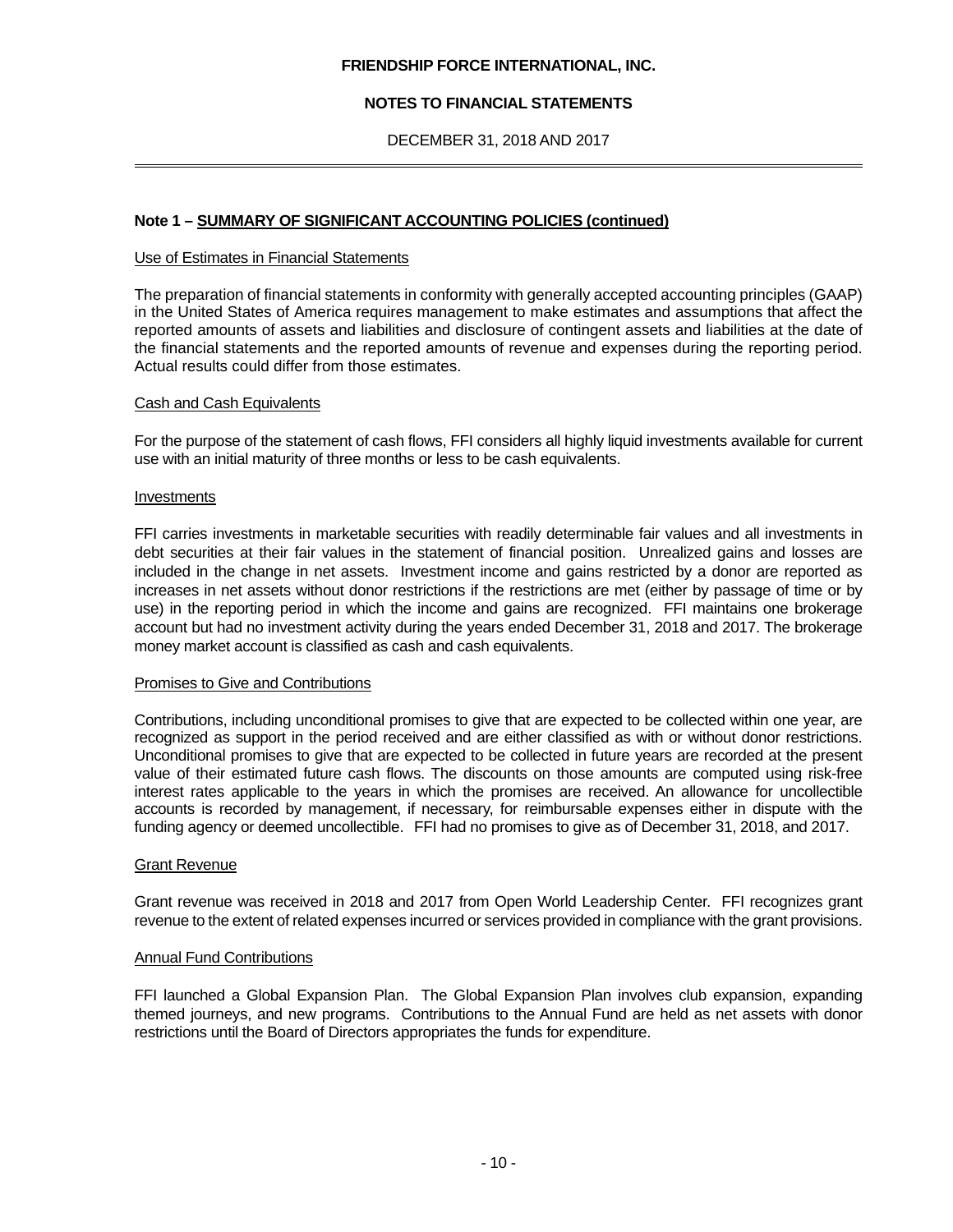## **NOTES TO FINANCIAL STATEMENTS**

DECEMBER 31, 2018 AND 2017

### **Note 1 – SUMMARY OF SIGNIFICANT ACCOUNTING POLICIES (continued)**

#### Journey Fees

 $\overline{a}$ 

Journey fee revenue is derived from payments made to FFI by club ambassadors for management of the journeys. Payments are also received as advance deposits for travel related costs and pass through host fees. Exchange fee revenue and related costs are generally recognized at the time the journey occurs.

#### Club Affiliation Fees

Club affiliation fees are recognized as revenue over the term covered by the fees, which is generally the calendar year. Club affiliation fees are \$15 per individual and \$25 per family as of December 31, 2018.

#### Deferred Revenue

Deferred revenue results from FFI receiving journey fees and costs in advance of the exchange dates. It also includes club affiliation fees received in advance of the period covered by the fees.

#### **Property and Equipment**

Property and equipment are recorded a cost or, if donated, at fair market value at the date of the gift. Acquisitions of property and equipment or repairs, maintenance, or betterments that materially prolong the useful lives of assets in excess of \$500 are capitalized. Depreciation of property is computed on a straight-line basis over the estimated service lives of the assets. The following lives have been assigned to the capitalized assets:

| Computer Equipment            | 3-5 years |
|-------------------------------|-----------|
| <b>Furniture and Fixtures</b> | 5 years   |
| Network/Database/Website      | 3-5 vears |

Donations of property and equipment are recorded as support at their estimated fair market value. Such donations are reported as net assets without donor restrictions unless explicit donor stipulations specify how the donated assets must be used. Gifts of long-lived assets with explicit restrictions regarding their use and contributions of cash that must be used to acquire long-lived assets are reported as net assets with donor restrictions. Absent explicit donor stipulations regarding how long the long-lived assets must be maintained, FFI reports expiration of donor restrictions when the donated or acquired long-lived assets are placed in service. FFI reclassifies net assets with donor restrictions to net assets without donor restrictions at that time.

#### Functional Allocation of Expenses

The costs of providing the various programs and supporting services have been summarized on a functional basis in the statement of activities. The statement of functional expenses presents the natural classification of expenses by function. Accordingly, certain costs have been allocated among the programs and supporting services benefited. The expenses that are allocated include personnel costs, depreciation, professional services, office expenses, information technology, insurance, and other, which are allocated on the basis of estimates of time and effort.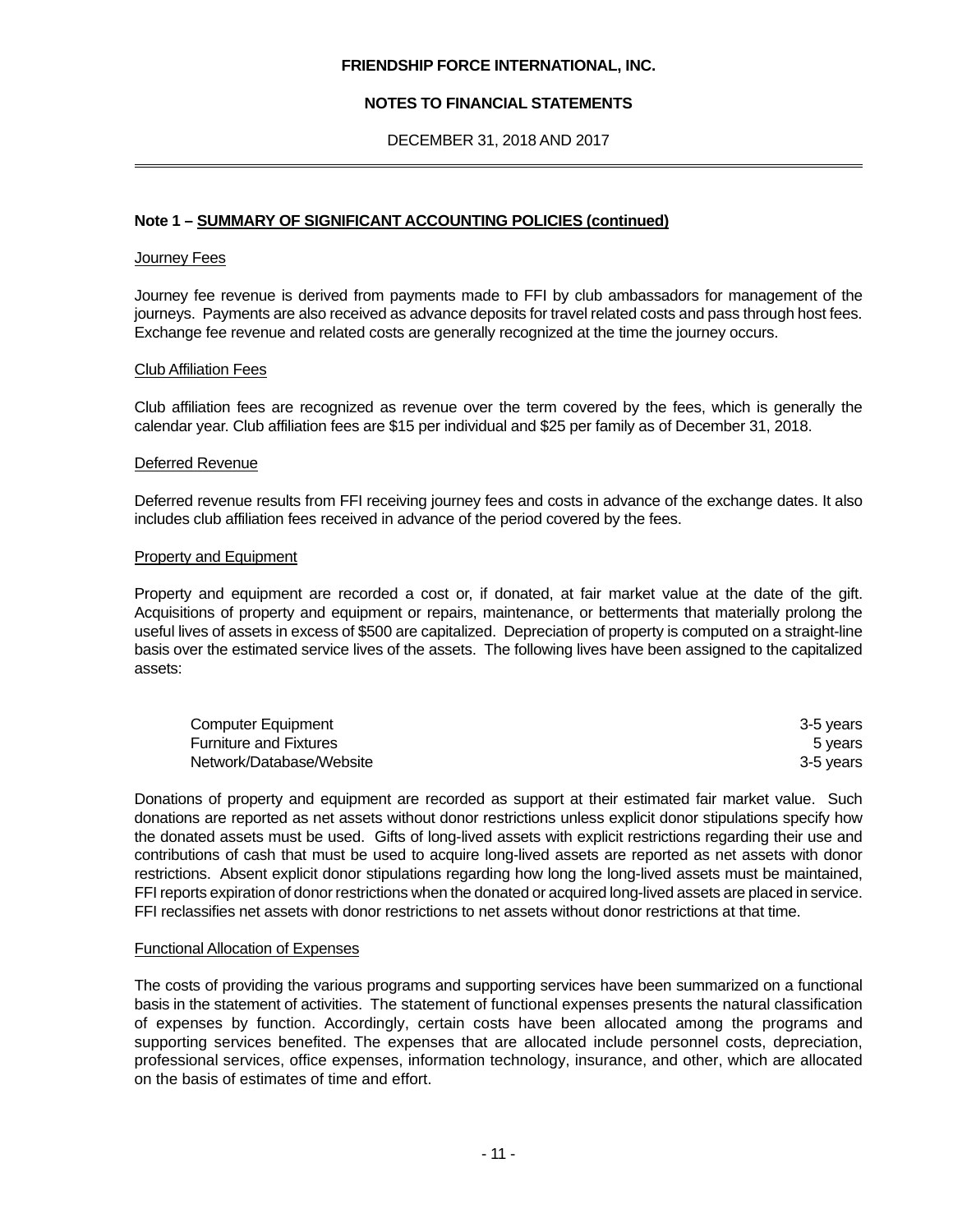## **NOTES TO FINANCIAL STATEMENTS**

DECEMBER 31, 2018 AND 2017

### **Note 1 - SUMMARY OF SIGNIFICANT ACCOUNTING POLICIES (continued)**

#### Tax-Exempt Status

 $\overline{a}$ 

FFI qualifies as a tax-exempt organization under Section 501 (c) (3) of the Internal Revenue Code. Therefore, no provision for income taxes is made in the accompanying financial statements. FFI is not classified as a private foundation. The tax-exempt status of FFI does not extend to the local Friendship Force clubs which must apply for their own tax-exempt status.

The accounting standard on accounting for uncertainty in income taxes addresses the determination of whether tax benefits claimed or expected to be claimed on a tax return should be recorded in the financial statements. Under that guidance, FFI may recognize the tax benefit from an uncertain tax position only if it is more likely than not that the tax position will be sustained on examination by taxing authorities based on the technical merits of the position. Examples of tax positions include the tax-exempt status of FFI and various positions related to the potential sources of unrelated business taxable income (UBIT). The tax benefits recognized in the financial statements from such a position are measured based on the largest benefit that has a greater than 50% likelihood of being realized upon ultimate settlement. There were no unrecognized tax benefits identified or recorded as liabilities for fiscal year 2018 and 2017.

#### Fair Value Measurements

Fair value is the exchange price that would be received for an asset or paid to transfer a liability (an exit price) in the principal, or most advantageous market for the asset or liability in an orderly transaction between market participants on the measurement date. In determining fair value, FFI uses various methods including market, income and cost approaches. Based on these approaches, FFI often utilizes certain assumptions that market participants would use in pricing the asset or liability, including assumptions about risk and/or the risks inherent in the inputs to the valuation technique. These inputs can be readily observable, market corroborated, or generally unobservable inputs. FFI utilizes valuation techniques that maximize the use of observable inputs and minimize the use on unobservable inputs. SFAS 157 establishes a fair value hierarchy, which prioritizes the valuation inputs into three broad levels. These three general valuation techniques that may be used to measure fair value are as follows:

- Level 1 quoted prices (unadjusted) in active markets that are accessible at the measurement date for the assets or liabilities;
- **Level 2**  observable prices that are based on inputs not quoted in active markets, but corroborated by market data; and
- **Level 3** unobservable inputs are used when little or no market data is available

#### Reclassification of Prior Year's Financial Statements

Certain items in the prior year financial statements have been reclassified to conform to the current year's presentation. The reclassifications have no effect on previously reported changes in net assets or net assets.

#### Compensated Absences

Annual leave is granted to all employees working 20 hours per week. Annual leave is earned at a rate of 14 to 28 days per year for full-time employees depending upon the years of service. That rate is prorated for part-time employees based on the number of hours worked. Liability for annual leave and related benefits are accrued as they are vested to the employees.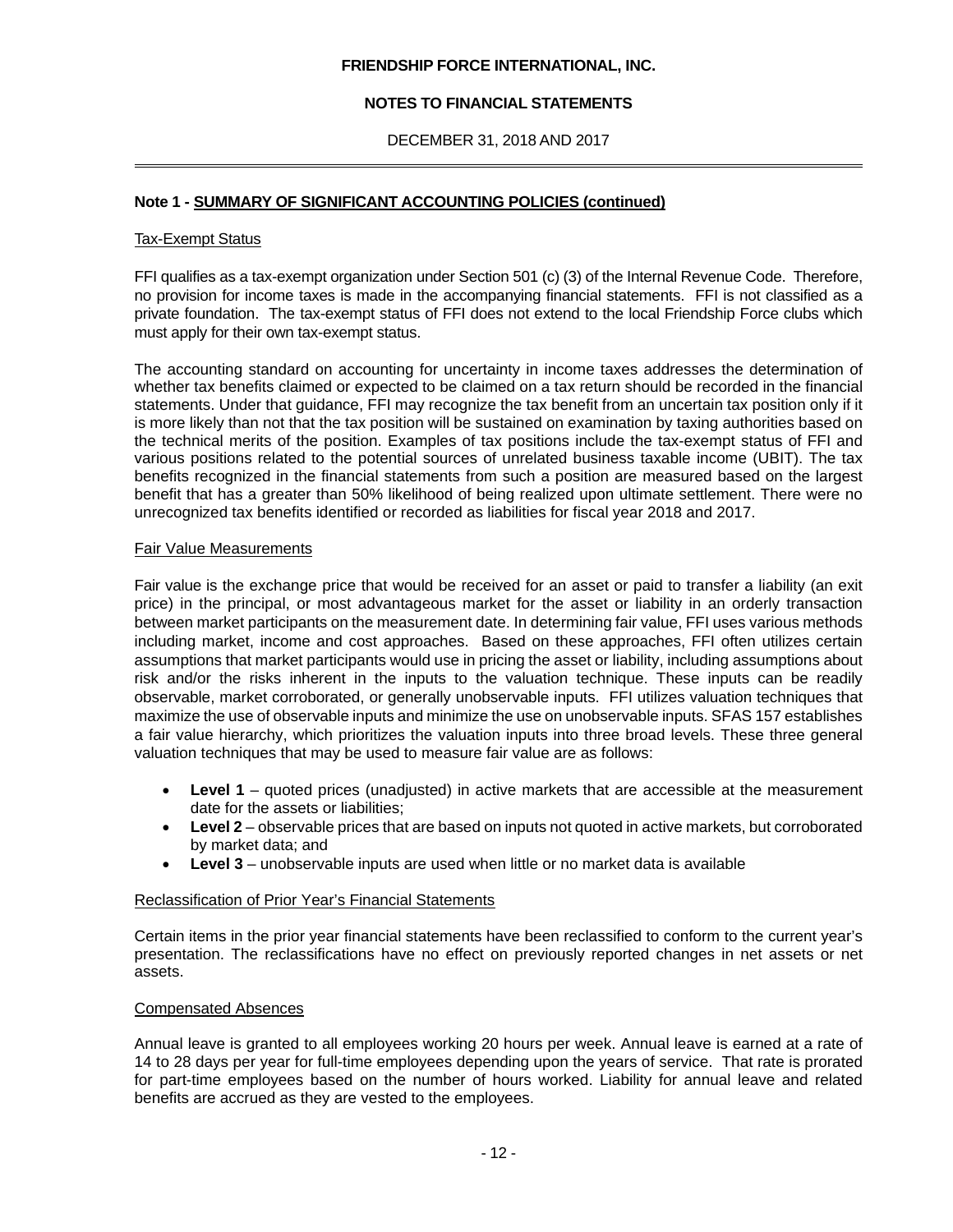## **NOTES TO FINANCIAL STATEMENTS**

### DECEMBER 31, 2018 AND 2017

### **Note 1 - SUMMARY OF SIGNIFICANT ACCOUNTING POLICIES (continued)**

#### Newly Adopted Accounting Pronouncement

 $\overline{a}$ 

Effective January 1, 2018, FFI adopted Accounting Standards Update ("ASU") 2016-14, *Presentation of Financial Statements of Not-for-Profit Entities* (Topic 958)**,** which revises the way that all not-for-profits ("NFPs") present financial statements. Key measures of this ASU included:

- The reduction of the three existing net asset classes (unrestricted, temporarily restricted, and permanently restricted) to two net asset classes: net assets without donor restrictions and net assets with donor restrictions.
- An analysis of expenses both by function and natural classification either in a separate statement or within the notes to the financial statements.
- Enhancing disclosures surrounding donor restrictions and Board designations and providing information on the not-for-profit's financial assets and their liquidity.
- Presentation of investment expenses netted against investment return.
- Removing the requirement to show a reconciliation of the direct method of cash flows with the indirect method of cash flows within the statement of cash flows.

The adoption of ASU 2016-14 did not require reclassification or restatement of any opening balances related to the periods presented. Net assets previously reported unrestricted are now reported as net assets without donor restrictions. Likewise, net assets previously reported as temporarily restricted are now reported as net assets with donor restrictions. FFI did not have any permanently restricted net assets.

#### Recently Issued Accounting Pronouncements

In May 2014, the FASB issued ASU No. 2014-09, "Revenue from Contracts with Customers (Topic 606)," requiring an entity to recognize the amount of revenue to which it expects to be entitled for the transfer of promised goods or services to customers. The updated standard will replace most existing revenue recognition guidance in U.S. GAAP when it becomes effective and permits the use of either a full retrospective or retrospective with cumulative effect transition method. In August 2015, the FASB issued ASU 2015-14 which defers the effective date of ASU 2014-09 one year making it effective for annual reporting periods beginning after December 15, 2018. Management is currently evaluating the impact of this adoption on its financial statements.

In February 2016, the FASB issued ASU No. 2016-02, "Leases (Topic 842)," which replaces the existing guidance in ASC 840 - Leases. This ASU requires a dual approach for lessee accounting under which a lessee would account for leases as finance leases or operating leases. Both finance leases and operating leases will result in the lessee recognizing a right-of-use asset and a corresponding lease liability. For finance leases, the lessee would recognize interest expense and amortization of the right-of-use asset and for operating leases, the lessee would recognize a straight-line total lease expense. This ASU is effective for fiscal years beginning after December 15, 2019. The requirements of this standard include a significant increase in required disclosures. Management is currently evaluating the impact of this ASU on the financial statements.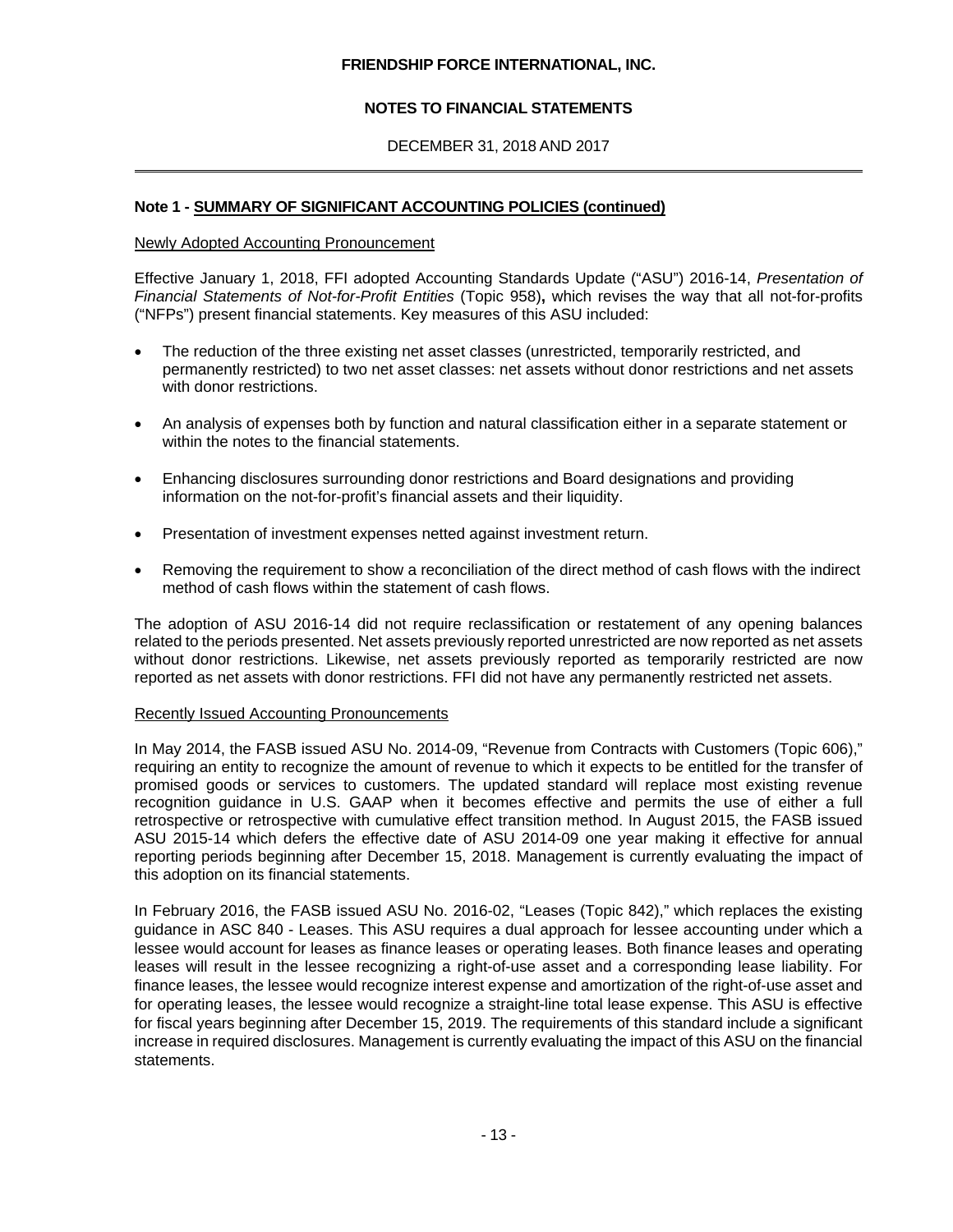## **NOTES TO FINANCIAL STATEMENTS**

DECEMBER 31, 2018 AND 2017

#### **Note 2 – RECEIVABLES**

 $\overline{a}$ 

Grant receivable consisted of \$71,989 as of December 31, 2018, and \$9,827 as of December 31, 2017 representing amounts due from the Federal Government Open World Leadership Center grant. Amounts were considered fully collectible and due within one year.

Other receivables as of December 31, 2018 and 2017 represented amounts due from various resources including travel commissions, and other reimbursements. These receivables were fully collectible and due within one year.

## **Note 3 – PROMOTIONAL MATERIALS INVENTORY**

Promotional materials inventory is stated at original cost, and consists of various items on hand at the end of the year, such as medals, pins, books, and publications used to promote FFI and its programs. The amount reported in the financial statements is based on a physical inventory taken during the year. Obsolete items are written off each year based on management's estimate of the value or usefulness of the materials. The amount of materials on hand at the end of December 31, 2018, and 2017 was \$-0-, and \$1,419, respectively.

## **Note 4 – PROPERTY AND EQUIPMENT**

Property and equipment consists of the following at December 31, 2018, and 2017:

|                                          |    | 2018       |   | 2017     |
|------------------------------------------|----|------------|---|----------|
| <b>Furniture &amp; Fixtures</b>          | \$ |            | S | 3,745    |
| <b>Computer Equipment</b>                |    | 10,352     |   | 11,088   |
| <b>Computer Network/Website</b>          |    | 174,917    |   | 174,917  |
|                                          |    | 185,269    |   | 189,750  |
| <b>Accumulated Depreciation</b>          |    | (106, 808) |   | (51,605) |
| <b>Total Property and Equipment -Net</b> | £. | 78.461     |   | 138,145  |
|                                          |    |            |   |          |
| <b>Depreciation Expense</b>              | \$ | 59.684     | S | 42,693   |

#### **Note 5 – NET ASSETS WITH DONOR RESTRICTIONS**

Net assets with donor restrictions are those resources currently available for use, but expendable only for purposes specified by the donor. Net assets with donor restrictions were available for the following purposes as of December 31, 2018, and 2017:

|                                |     | 2018   |   | 2017   |
|--------------------------------|-----|--------|---|--------|
| Annual Fund                    |     |        |   |        |
| Club Development and Expansion | \$. | 52.162 | S | 32.108 |
| Leadership Development         |     | 11.585 |   | 2.900  |
| Other                          |     | 2.422  |   | 200    |
|                                |     | 66,169 |   | 35,208 |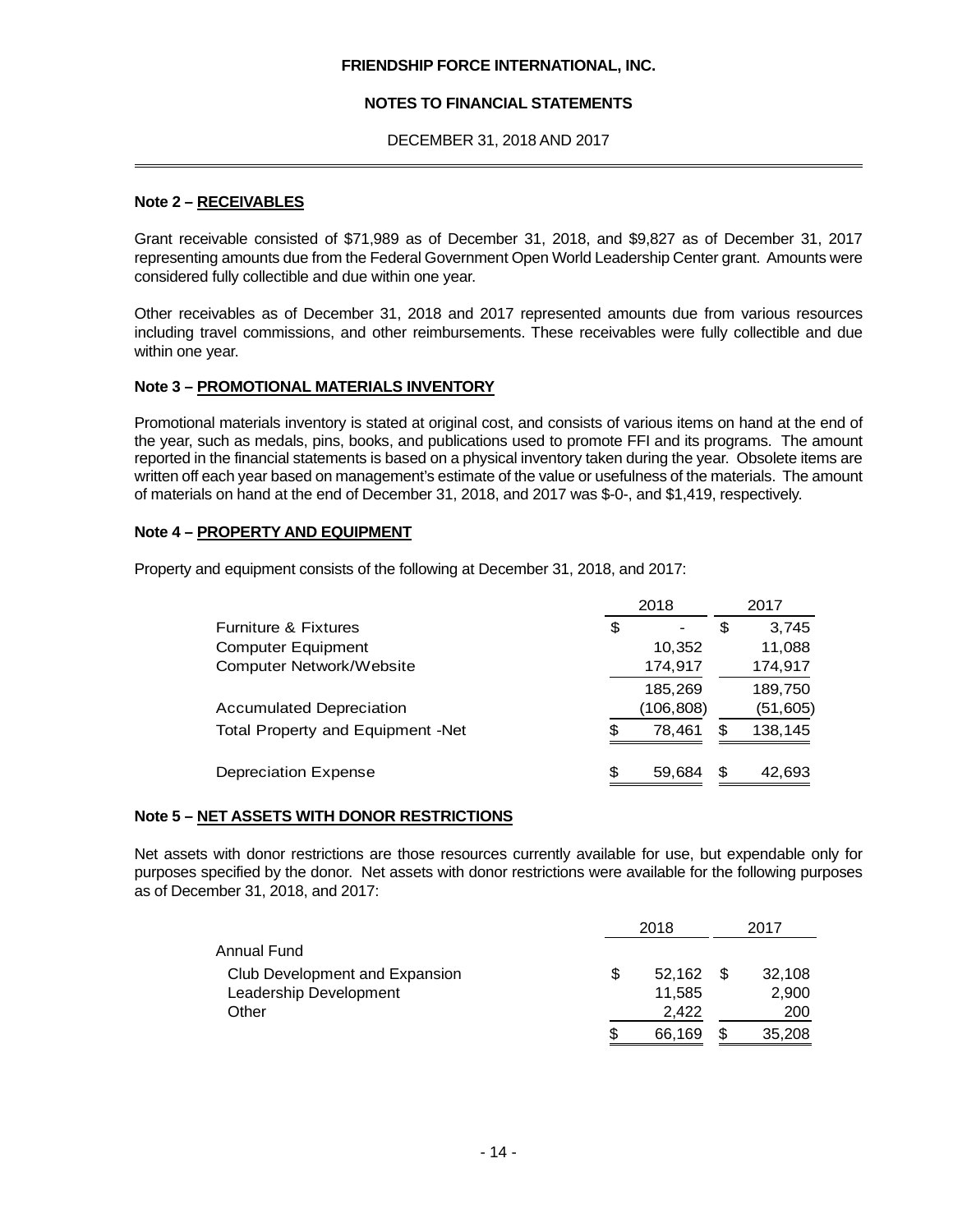## **NOTES TO FINANCIAL STATEMENTS**

DECEMBER 31, 2018 AND 2017

## **Note 6 – LIQUIDITY AND AVAILABILITY OF FINANCIAL ASSETS**

The following reflects the FFI's financial assets as of the balance sheet date, reduced by amounts not available for general use because of contractual or donor-imposed restrictions within one year of the balance sheet date.

| Financial assets at December 31, 2018 are comprised of:         |   |            |
|-----------------------------------------------------------------|---|------------|
| Cash and cash equivalents                                       | S | 512,537    |
| Grants receivable                                               |   | 71,989     |
| Total financial assets at December 31, 2018                     |   | 584,526    |
| Less those unavailable for general expenditure within one year: |   |            |
| Amounts held for third-party travel expenses                    |   | (219, 623) |
| Donor-restricted for annual fund                                |   | (66, 169)  |
| Financial assets available to meet cash needs for general       |   |            |
| expenditure within one year.                                    |   | 298.734    |

As part of its plan to manage liquid assets, FFI's goal is to maintain cash to fund 90 days of operations. FFI invests excess cash conservatively in money market funds to attain the highest yield possible, while still preserving capital.

## **Note 7 –CONCENTRATION OF CREDIT RISK –DEPOSITS IN EXCESS OF INSURED LIMITS**

FFI maintains demand deposit accounts with federally insured banks in the United States. FFI also maintains a demand account in the United Kingdom, which is not federally insured. The value of that account is subject to currency exchange fluctuations. Cash and cash equivalents reported on the statements of financial position also include funds held in a money market mutual fund in a brokerage account. That account is covered by Securities Investor Protection Corporation (SIPC), but it is not insured by the FDIC or otherwise guaranteed by the U.S. Government. FFI's cash and cash equivalents in excess of FDIC coverage was approximately \$244,949 and \$19,417 at December 31, 2018 and 2017, respectively. Management has considered the financial strength of the financial institutions and considers the risk of loss to be minimal.

## **Note 8 - RETIREMENT PLAN**

 $\overline{a}$ 

Friendship Force International, Inc. offers its eligible employees a SIMPLE-IRA retirement plan. Employees may contribute the maximum allowed under the Internal Revenue Code. FFI matches employee contributions up to 3% of compensation. Employer contributions for the year ended December 31, 2018, and 2017 were \$10,961, and \$9,095, respectively.

#### **Note 9 - LINE OF CREDIT**

FFI has available a line of credit with a bank. Maximum borrowings under the line are \$80,000. Borrowings bear interest at variable rates (12.5% at December 31, 2018). The line-of-credit is unsecured and expires March 20, 2020. As of December 31, 2018, and December 31, 2017, FFI had no balance outstanding on the line of credit.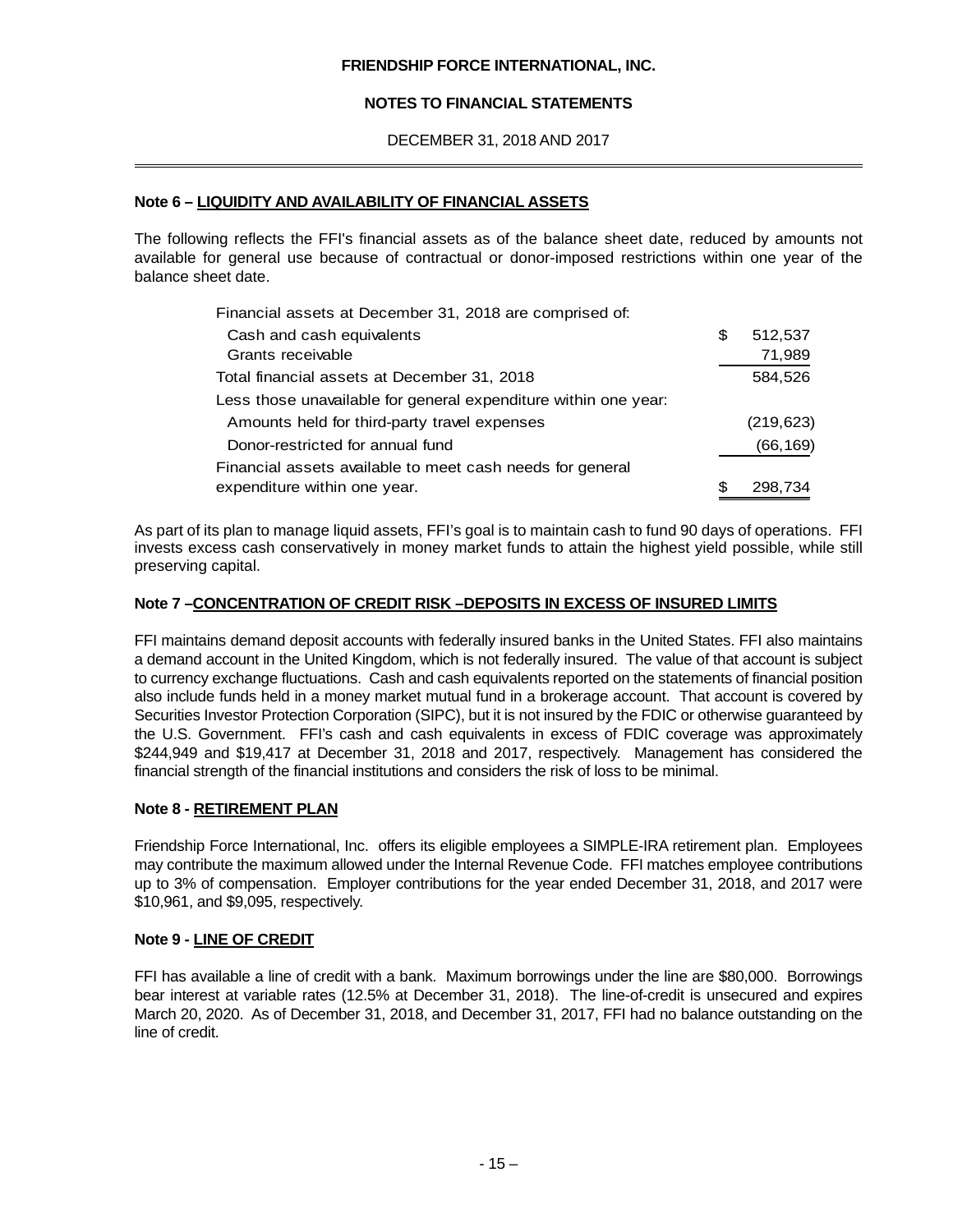## **NOTES TO FINANCIAL STATEMENTS**

DECEMBER 31, 2018 AND 2017

### **Note 10 - COMMITMENTS AND CONTINGENCIES**

#### Grant Commitments

 $\overline{a}$ 

Federal awards require the fulfillment of certain conditions as set forth in the contracts. Failure to fulfill the conditions could result in the return of funds to grantors. Although the return of funds is a possibility, the Board of Directors deems the contingency unlikely since, upon accepting the grants, FFI has agreed to comply with the provisions thereof.

#### Operating Leases

FFI is obligated under an operating lease for office facilities. The lease commenced on January 1, 2016 with a term of eighty-four (84) months. The lease calls for monthly rent payments (\$5,126 as of December 31, 2018) with annual escalations.. FFI is also be responsible for its share of the landlord's operating costs. A security deposit in the amount of \$5,658 was paid to the landlord and is reported on the statement of financial position as a deposit.

#### Sublease Liability

FFI moved out of the leased offices on June 30, 2017, and subleased the entire space to a subtenant effective July 1, 2017. The sublease agreement calls for monthly rent payments of \$4,608, with annual escalations. The sublease agreement expires on December 31, 2022, the same date that FFI's original lease agreement expires. The sub-lessee has paid FFI a security deposit of \$4,608.

FFI has recorded a sublease liability on its statement of financial position representing the difference between the present value of the lease payments due to the landlord under the original lease over the present value of the minimum rent payments due from the subtenant. Future minimum lease payments are as follows:

|                                                     | Less:          |              |
|-----------------------------------------------------|----------------|--------------|
| Rent to                                             | Rent to be     | Sublease     |
| be Paid                                             | Received       | Liability    |
| 63,043                                              | 57,822         | 5,221        |
| 64,605                                              | 59,562         | 5,043        |
| 66,231                                              | 61,352         | 4,879        |
| 67,890                                              | 63,190         | 4,700        |
| 261,769                                             | 241,926        | 19,843       |
| (25, 326)                                           | (23, 513)      | (1, 813)     |
| \$.<br>236,443                                      | 218,413<br>\$. | \$<br>18,030 |
| Classification on statements of financial position: |                |              |
|                                                     |                | \$<br>4,431  |
|                                                     |                | 13,599       |
|                                                     |                | \$<br>18,030 |
|                                                     |                |              |